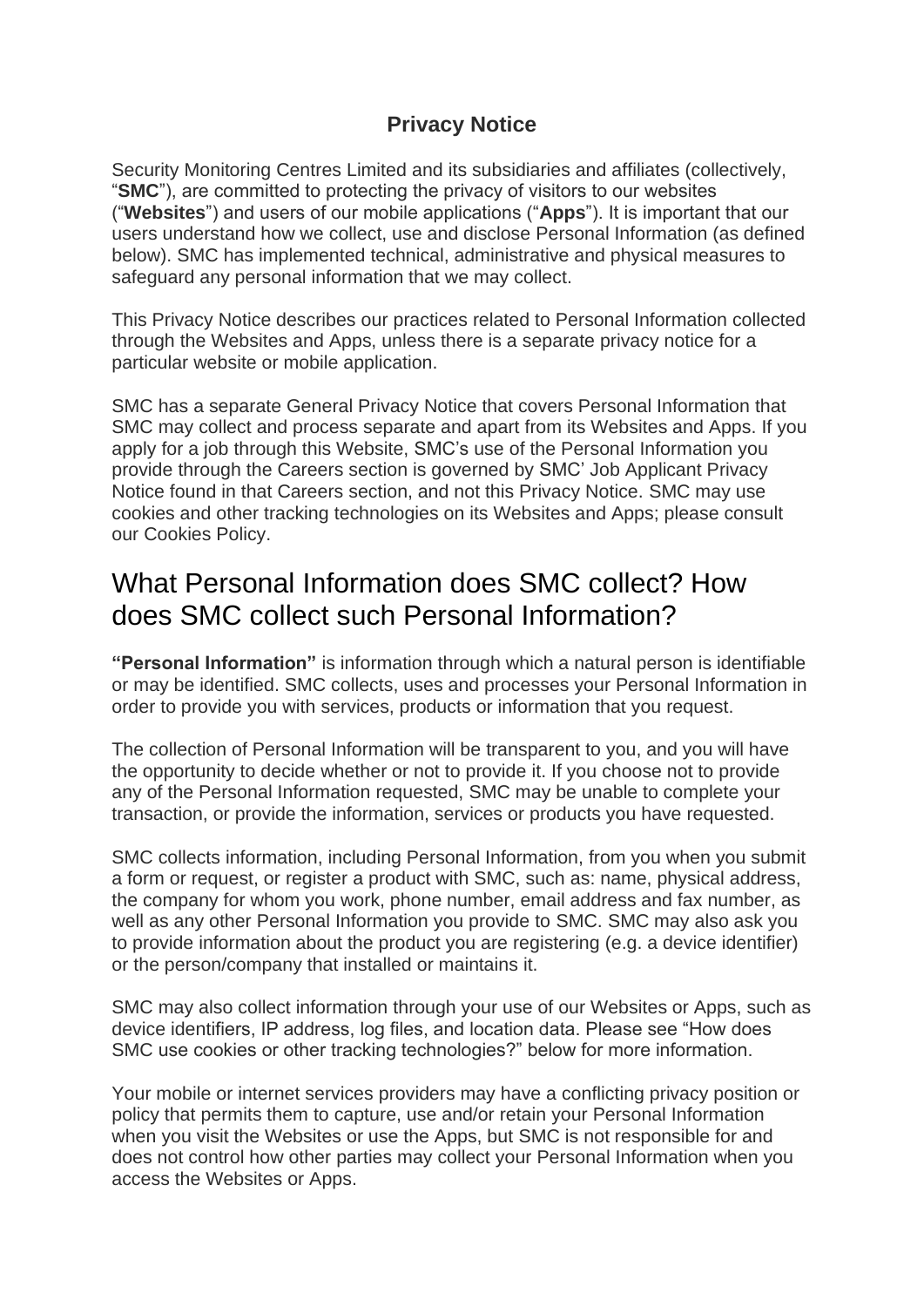# Why does SMC collect your Personal Information?

Our purpose in collecting this information is to provide customized services and content relevant to your specific needs and interests. Your information may be used by SMC to carry out our contractual obligations, authenticate you as a user and allow you access to certain areas of our Website, Apps or social media sites or allow you to apply for a position at SMC.

Except where used in support of a contract with you or to fulfil a legal obligation, our use of your Personal Information will be only for legitimate business interests as set out below. Personal Information collected on the Websites or Apps may be used to:

Conduct basic business operations, such as communicate with customers and business planning;

Provide investor services.

- Provide requested information, items, or services;
- Respond to your request or further process your submitted form;
- Advertise products, services, promotions and events relating to SMC;
- Improve our products, services, Websites and Apps;
- Verify your identity to ensure security for one of the other purposes listed here;
- Analyze your behaviour on our Website and Apps;
- Respond to a legitimate legal request from law enforcement authorities or other government regulators.
- Obtain your location data in order to provide requested information or services;
- Protect against fraud or investigate suspected or actual illegal activity:
- Develop new offerings, improve the quality of our products, improve and personalize user experience, and better prepare future content based upon your interests and those of our general user population; or
- Conduct investigations to ensure compliance with, and comply with, legal obligations.

## Where is Personal Information stored?

Because SMC is a global company with locations in many different countries, we may transfer your information from one legal entity to another or from one country to another within SMC in order to accomplish the purposes listed above. These countries include, at a minimum, the United States, the member states of the European Union, the United Kingdom, Switzerland, Canada, and other countries, including some in Asia. We will transfer your Personal Information consistent with applicable legal requirements and only to the extent necessary for the purposes set out above.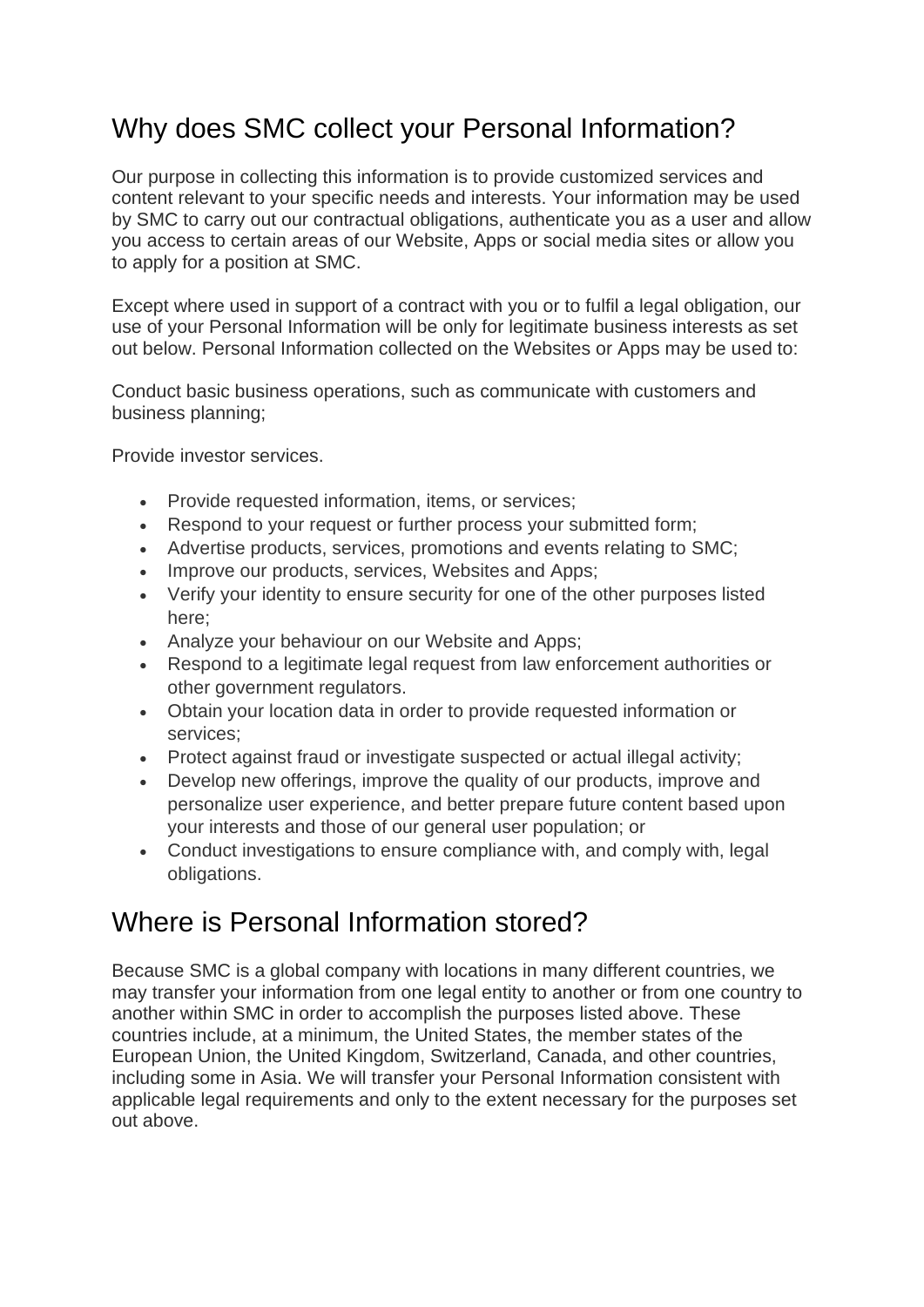SMC relies on available legal mechanisms to enable the legal transfer of Personal Information across borders. To the extent that SMC relies on the Standard Contractual Clauses (also called the Model Clauses) or Binding Corporate Rules to authorize transfer, SMC will comply with those requirements, including where there may be a conflict between those requirements and this Privacy Notice.

# Does SMC use your Personal Information to contact you?

SMC may use the Personal Information you provide to contact you about products, services, promotions, special offers, surveys, and other information that may be of interest to you. If you prefer not to receive such communications, please use the "unsubscribe" function within the Websites or Apps, or let us know by sending an email to **[privacy@chubb.co.uk](mailto:privacy@chubb.co.uk)**

SMC will ensure that any marketing communications sent by electronic means will provide a simple method for you to opt-out or unsubscribe. Please note that if you unsubscribe from marketing communications, you may continue to receive communications about our account or transactions with us.

We will also use your Personal Information to contact you in response to a direct inquiry or if you register to receive communications on any of the Websites, such as the Investors section if available.

## Does SMC share the information it collects with third parties?

SMC may share your Personal Information with its affiliated companies and subsidiaries, such as companies in which SMC has control, through either direct or indirect ownership for the purposes set out above.

In addition, SMC will provide access to or share Personal Information on an asneeded basis with third parties, such as trusted service providers, consultants and contractors who are granted access to SMC facilities and systems or which provide services to SMC, and with government agencies and others as required by law. In particular, SMC will only share your Personal Information outside SMC to:

Service providers, dealers, distributors, agents or contractors that SMC has retained to perform services on our behalf. SMC will only share your Personal Information with third parties whom SMC has contractually restricted from using or disclosing the information except as necessary to perform services on our behalf or to comply with legal requirements;

- comply with legal obligations, including but not limited, to complying with tax and regulatory obligations, sharing data with labor/trade unions and works councils, and responding to a court proceeding or a legitimate legal request from law enforcement authorities or other government regulators;
- Investigate suspected or actual illegal activity;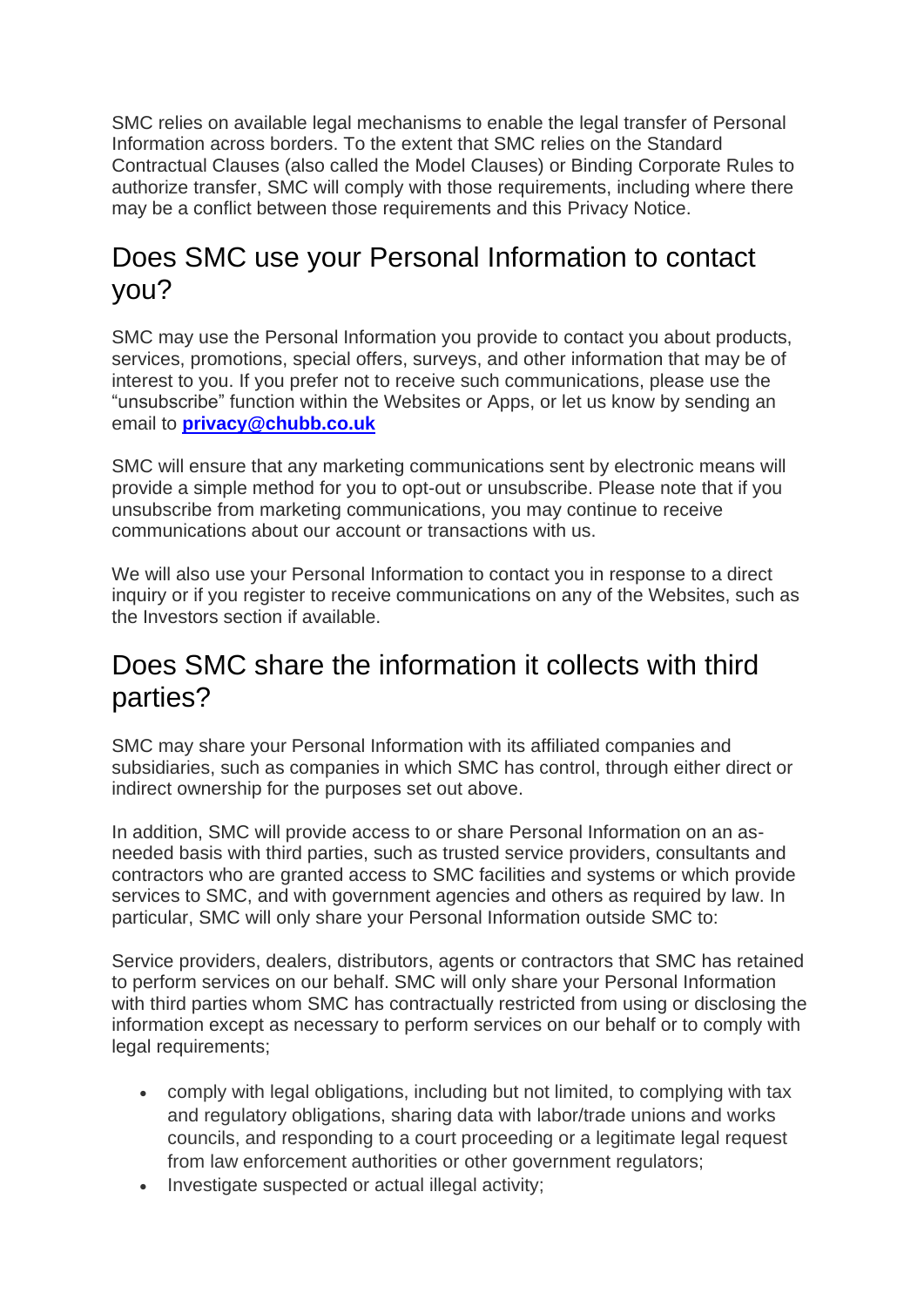- Prevent physical harm or financial loss; or
- Support the sale or transfer of all or a portion of our business or assets (including through bankruptcy).

Your Personal Information will also be maintained and processed by our service providers in the United States, the member states of the European Union, the United Kingdom, Switzerland, Canada, Asia, and in other jurisdictions, within an appropriate legal and contractual framework.

## How does SMC secure Personal Information?

SMC is committed to ensuring the security and integrity of Personal Information. SMC has adopted reasonable physical, technical and administrative procedures to safeguard your Personal Information. However, due to the nature of Internet communications, we cannot guarantee or warrant that your transmission to us is secure.

# How long do we keep your Personal Information?

The Personal Information you provide to SMC is only kept for as long as it is reasonably necessary for the purposes for which it was collected, taking into account our need to comply with contractual obligations, resolve customer service issues, comply with legal requirements and provide new or improved products and services to users. This means that we may retain your Personal Information for a reasonable period after you stopped using the SMC Websites or Apps. After this period, your Personal Information will be deleted from all systems of SMC without notice.

## How can you correct, change or delete your information held by SMC?

You may request to access, update, correct, change, or delete your Personal Information at any time. SMC will use reasonable efforts to timely update and/or remove your Personal Information. To protect the user's privacy and security, SMC will take steps to verify the user's identity before making any requested access or change. To access, update, correct, change, or delete your Personal Information, to ask questions or to raise concerns regarding data protection and privacy, send an email to **[privacy@chubb.co.uk.](mailto:privacy@chubb.co.uk.)** Some of our Websites, Apps, and social media accounts allow you to make corrections directly at the site without need to further contact SMC.

Please note that while we will assist you in protecting your Personal Information, it is your responsibility to protect your passwords and other access credentials from others.

## What should you understand about the third party links that may appear on this Website?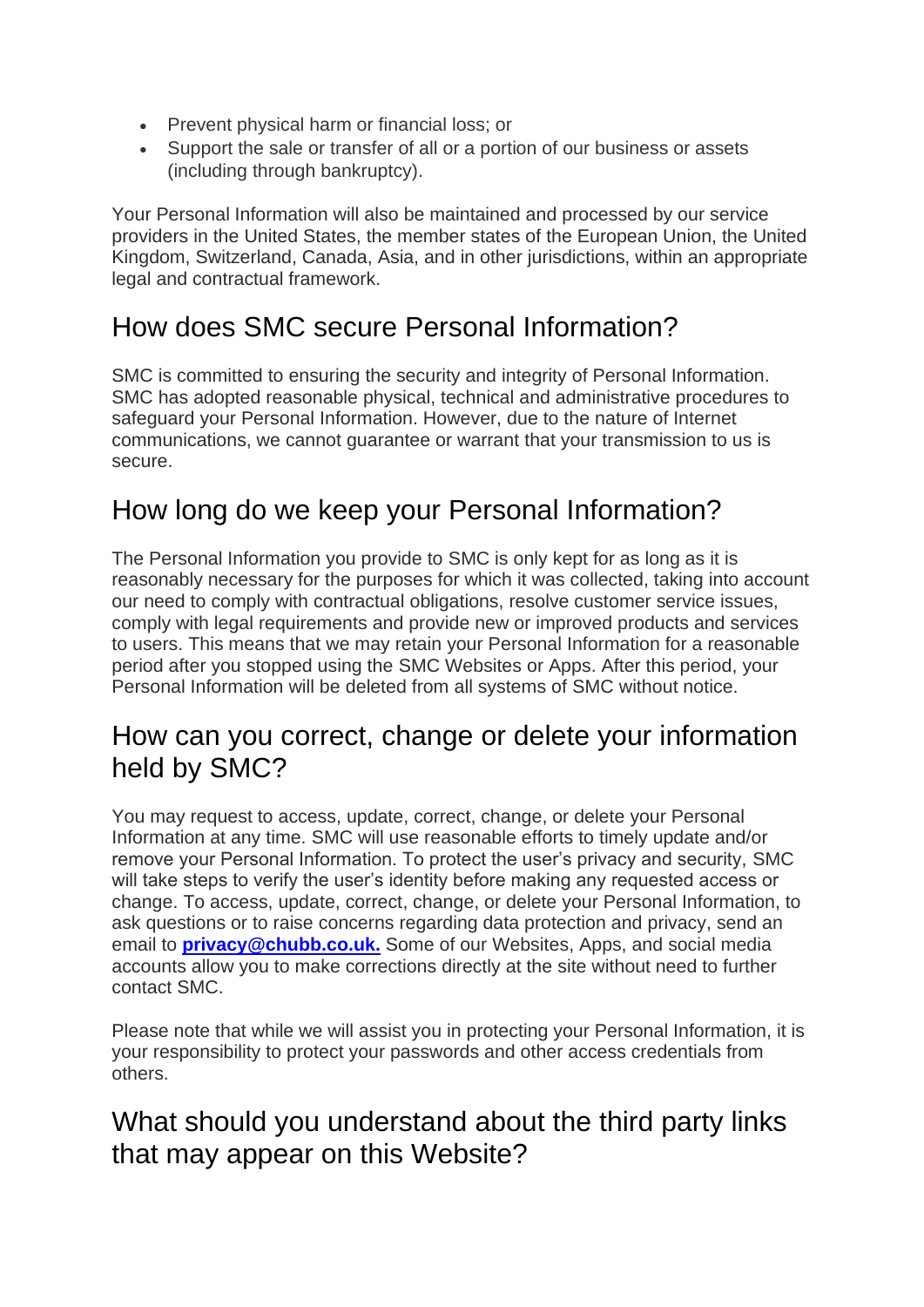In some instances, SMC may provide links to non-SMC controlled websites, which SMC will make reasonable efforts to identify as such. SMC does not control such third party websites, however, and cannot be responsible for the content or the privacy practices employed by other websites. Furthermore, this Privacy Notice does not govern information collected about you by third parties.

## How does SMC use cookies or other tracking technologies?

#### **Cookies**

SMC may use cookies on this Website. Cookies are small text files sent to and stored on users' computers. We use cookies to allow the Website to recognize repeat users, facilitate users' access to the Website, and allow the Website to compile aggregate data that will allow content improvements. Cookies do not damage users' computers or files. If you do not want cookies to be accessible by this or any other SMC Website, you should adjust the settings on your browser program to deny or disable the use of cookies. However, denying or disabling cookies or similar technology may prevent you from accessing some of our content or using some of the features on the Website. SMC may also use cookies and similar technology placed by one of our business or advertising partners to enable SMC to learn which advertisements bring users to our Website.

In addition, SMC monitors user traffic patterns throughout its Websites according to a user's domain name, browser type, date and time of access, and pages viewed. Our Web servers collect the domain names but not the email addresses of visitors. This information is collected in order to measure the number of visitors to our Website and to determine which areas of the Website users find useful based upon the amount of traffic to particular areas. SMC uses this information to enhance users' experience at the Website and to better prepare future content based on the interests of users.

#### Web Beacons

This Website may also use web beacons. A web beacon is usually a pixel on a [website](http://www.webopedia.com/TERM/W/Web_site.html) that can be used to track whether a user has visited a particular website to deliver targeted advertising. Web beacons are used in combination with [cookies,](http://www.webopedia.com/TERM/C/cookie.html) which means that, if you turn off your browser's cookies, the web beacons will not be able to track your activity. The web beacon will still count as a website visit, but your unique information will not be recorded.

Information collected by web beacons may include IP address information (see below). Web beacon information is also used for:

- Advertising and email auditing, and reporting;
- Personalization;
- Site traffic reporting; and
- Unique visitor counts.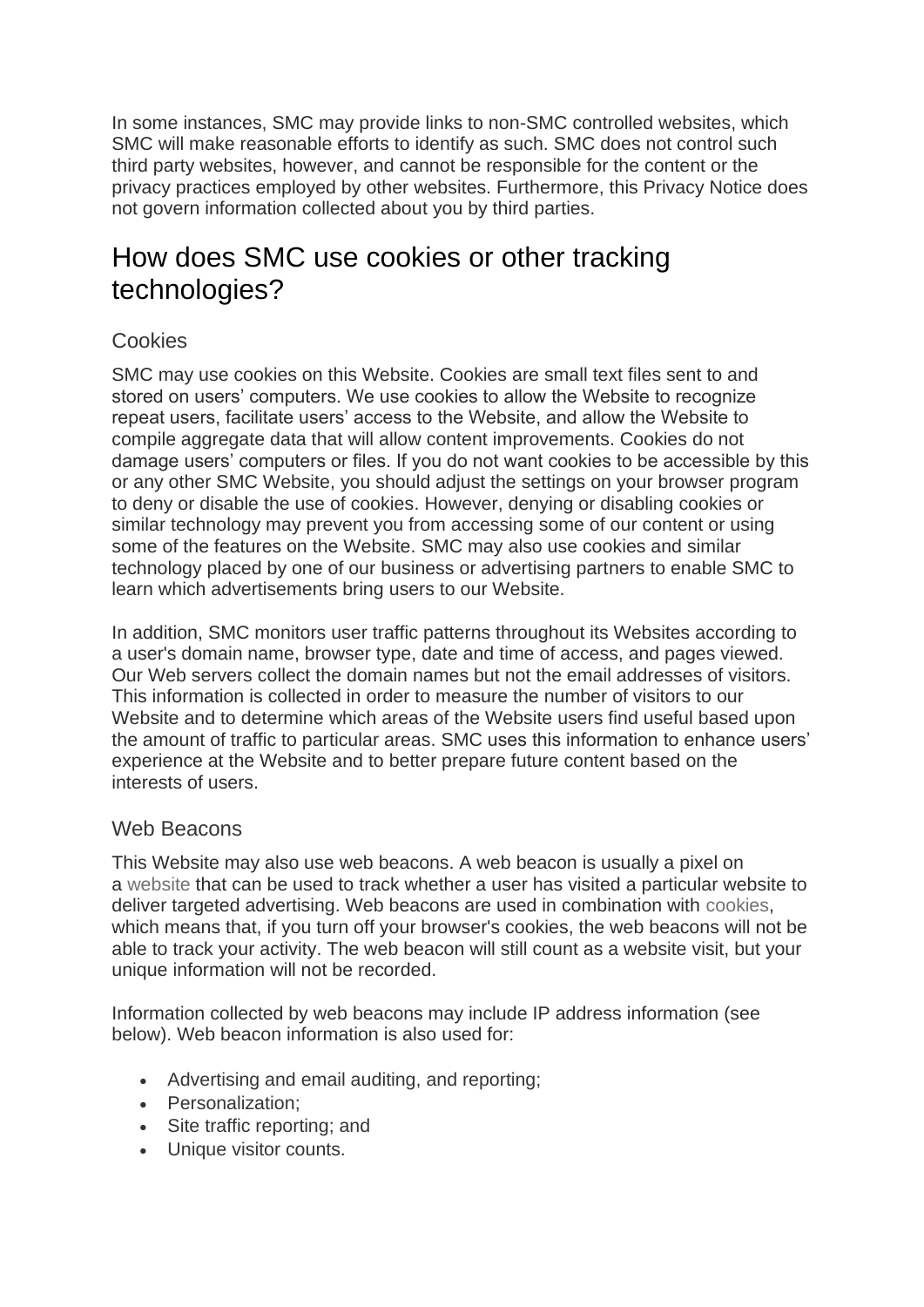#### IP Addresses

An Internet Protocol (IP) address is a number that is used by computers on the network to identify your computer every time you log on to the Internet.

SMC may collect and keep track of IP addresses to, among other things:

- Maintain Website safety and security;
- Restrict access to our Websites to certain users;
- Troubleshoot technical issues; and
- Better understand how SMC Websites are used.

#### Log Files

SMC (or third parties on behalf of SMC) may collect information in the form of log files that are recording Website activities and statistics about web users' habits.

Log files are used for internal purposes only. By using log files, SMC can constantly improve and customize their Websites and applications.

The entries help us gather, among other things:

Internal marketing and demographic studies;

- A user's browser type and operating system;
- Information about a user's session (such as the URL, the date and time our Website was visited and which pages and for how long were viewed on our Website); and
- Other similar navigational or click-stream data.

#### Social Network Information

Social network information is any information that you permit a third party social network to share with third party application developers such as SMC. Social network information includes any information that is part of your profile on a third party social network. Such social network may include, but is not limited to, Twitter, Facebook, google+.

To find out how your information from a social network may be obtained by us (or other third party application developers), please go on the settings page of the relevant social network. Furthermore, you acknowledge that we may use your Personal Information to match information with a social network for advertising purposes.

SMC cannot make assurances about the security of information that you share with third parties, including information you share with social media sites.

## How may SMC use location data?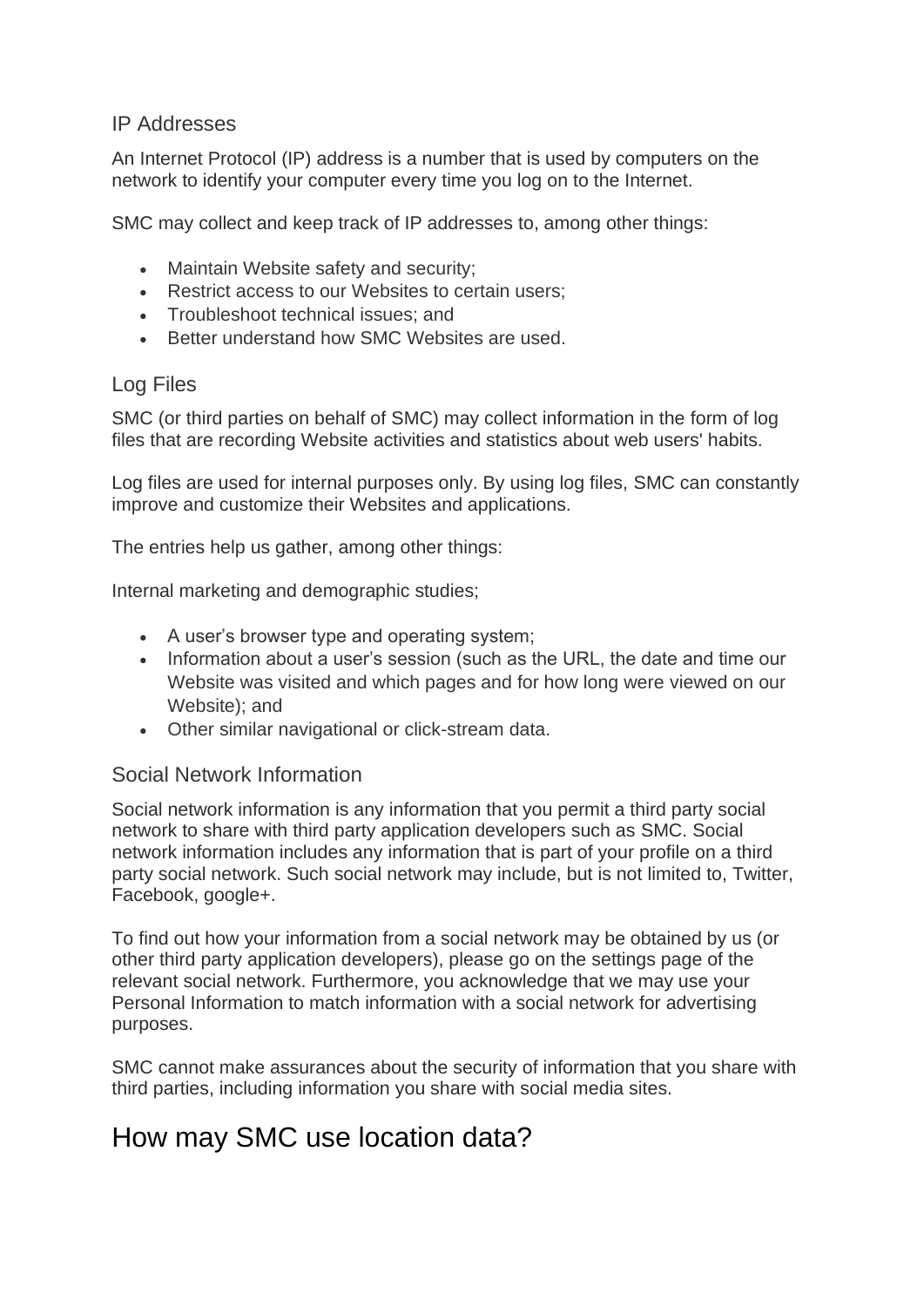SMC is a global provider of fire safety and security services. As such, the following are some examples of when location data may be requested to provide some of the services that SMC has to offer:

To improve building product capability, such as use your location data in one of our buildings to dynamically adjust ventilation, heating and cooling settings, to turn the lights on or off, or to unlock doors;

- If you are a visitor to or an employee at our headquarters, use your location data to help you locate the nearest printer or conference room, in order to provide an enhanced experience at our headquarters; or
- To determine which service technician is closest to a service call.In addition, SMC may use location data for location and/or timekeeping purposes for employees or contractors.

In all of these cases, SMC will ask permission to collect your location data and so the collection of this data will be transparent to you – you will have the opportunity to decide whether or not to provide your location data. If you choose not to provide your location data, SMC may be unable to provide the requested service or complete the requested transaction.

# What additional information should specific users know?

**Parents, Guardians, and Children**: Our Apps and Websites are intended for visitors who are at least 18 years of age, or the age of majority in their jurisdiction of residence. SMC does not knowingly solicit information from, or market products or services to, children. If you do not meet the age requirements set out above, please do not enter your Personal Information on this or any other SMC Websites or Apps.

**Users from the European Union and other countries with privacy laws**: You have the right to lodge a complaint with your national or state data protection authority, which may also be known as a supervisory authority. You also have the right to: (i) request access to and correction or erasure of your Personal Information; (ii) seek restrictions on; or (iii) object to the processing of certain Personal Information, and seek data portability under certain circumstances. To contact SMC about a request to access, correct, erase, object or seek restrictions or portability, please use the contact methods indicated at the end of this notice.

**Users from the US**: SMC does not collect Social Security Numbers through its Websites.

## How might SMC change this Privacy Notice?

As SMC expands and improves its Websites and its Apps, or as legal requirements change, we may need to update this Privacy Notice. This Privacy Notice may be modified from time to time without prior notice. We encourage you to review this Privacy Notice on a regular basis for any changes. The date of the latest version will be identified at the bottom of the policy.